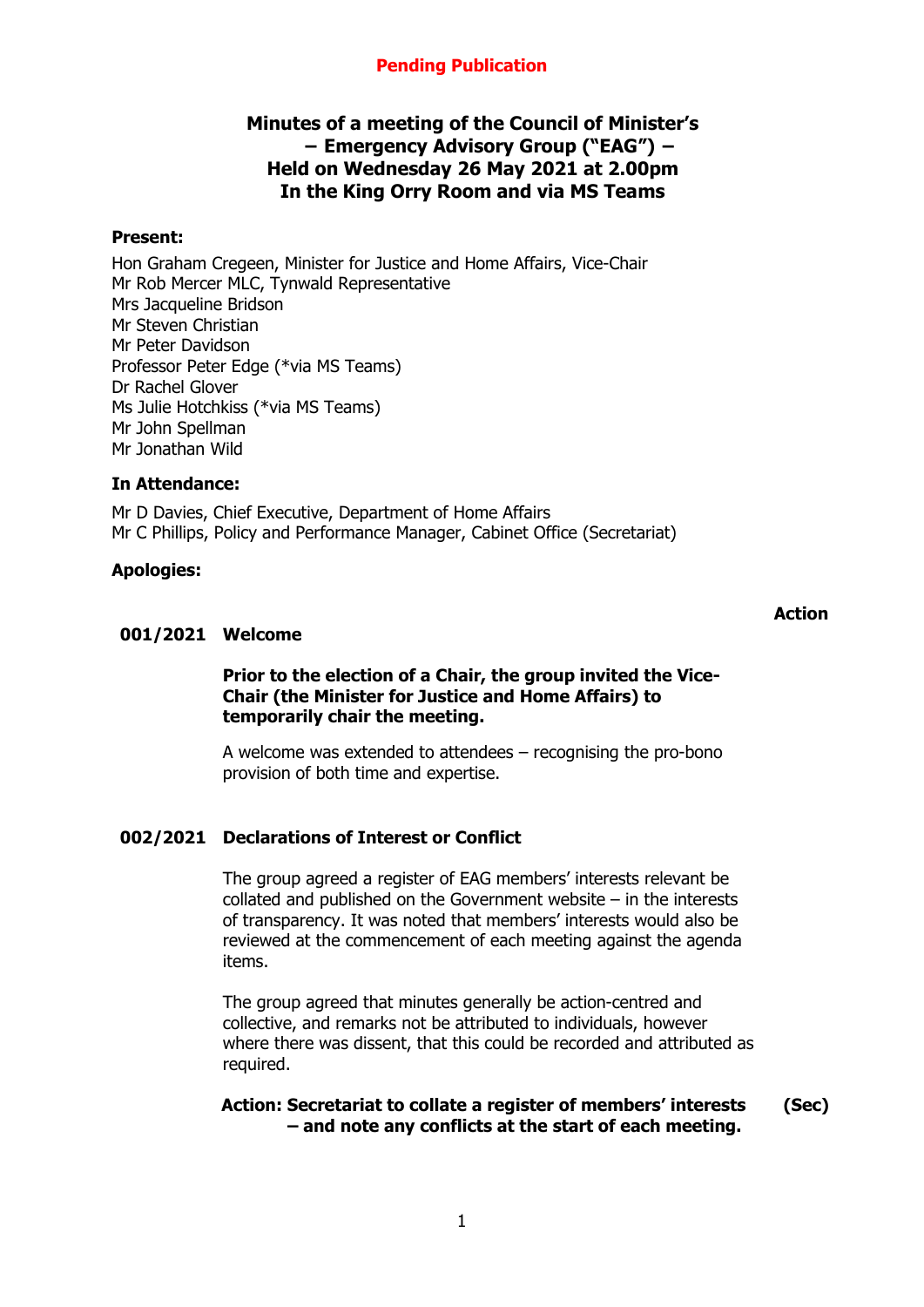#### **003/2021 Emergency Advisory Group Board Members' Induction**

PowerPoint of 06.04.21

The group received an officer presentation outlining an overview of the Isle of Man Government, Council of Ministers, decision making processes and structures.

The importance of the seven 'Principles of Public Life' was shared.

The speed of the policy response during the height of the pandemic was described.

The group recognised their advisory function, noting scope to proactively refer identified issues to the Council of Ministers.

It was noted that the group needed Treasury approval to commission paid work.

The Vice-Chair recalled the unprecedented challenges presented during the height of the pandemic at pace.

The group noted it would be useful both to reflect on key learning from the pandemic response to date but also to progress proactively current matters.

The group noted the need to foster joined-up approaches between business, charity, and government for the future – and how better to assess and identify private sector offers of assistance.

After consideration, the Group **noted** the presentation and the information therein.

#### **004/2021 EAG Terms of Reference**

Paper 001/2021

The Group discussed the previously circulated – and Tynwald endorsed – EAG Terms of Reference. Further comment was invited at the next meeting.

#### **005/2021 Election of the EAG Chair**

Discussion Item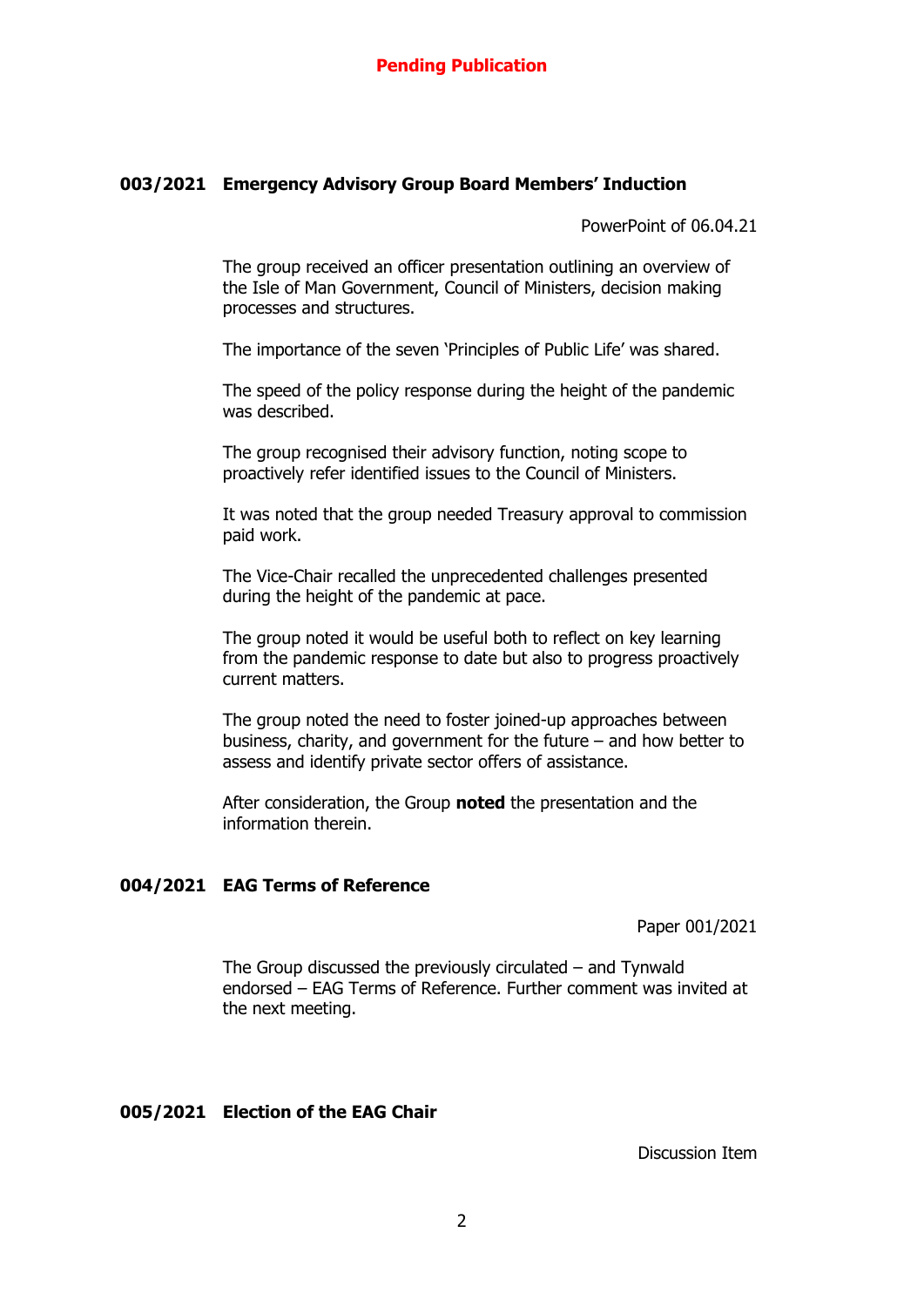### **Pending Publication**

The Group turned to a discussion in respect of the need to appoint a Chair for the EAG.

The group **agreed** the following:

- The Chair should be resident on-Island.
- The position could rotate according to the topic at hand.

It was decided that the Vice-Chair be invited to chair the initial series of meetings, until further clarity was known regarding the group's work plan and the group had begun to know each other better.

IT options to support the group were discussed, including the need for a Microsoft Teams Group (or similar) to support collaborative working

```
Action: The Vice-Chair to temporarily chair the first series of 
meetings.
                                                             (Min 
                                                             JHA)
```
#### **Action: The Secretariat to explore supporting IT options to aid communication between group members. (Sec)**

#### **006/2021 Issues for Consideration by the Group**

Discussion Item

The Group turned to a discussion in respect of issues for consideration by the Group, comprising the following:

- The Vice-Chair would be updating the Council of Ministers with the group's discussion items.
- A revised pandemic plan was being finalised, with opportunity for useful input.

In the first instance, the group identified some broad themes where they felt they would seek clarification from Council.

After consideration, the Group invited the Vice-Chair to seek a steer on topics of priority for which EAG opinion was sought as well as updating the Council of Ministers with the group's discussion items.

#### **Action: Vice Chair to update Council on the content of EAG discussions – and comment on areas of focus for the EAG. (Min JHA)**

#### **007/2021 Any Other Business**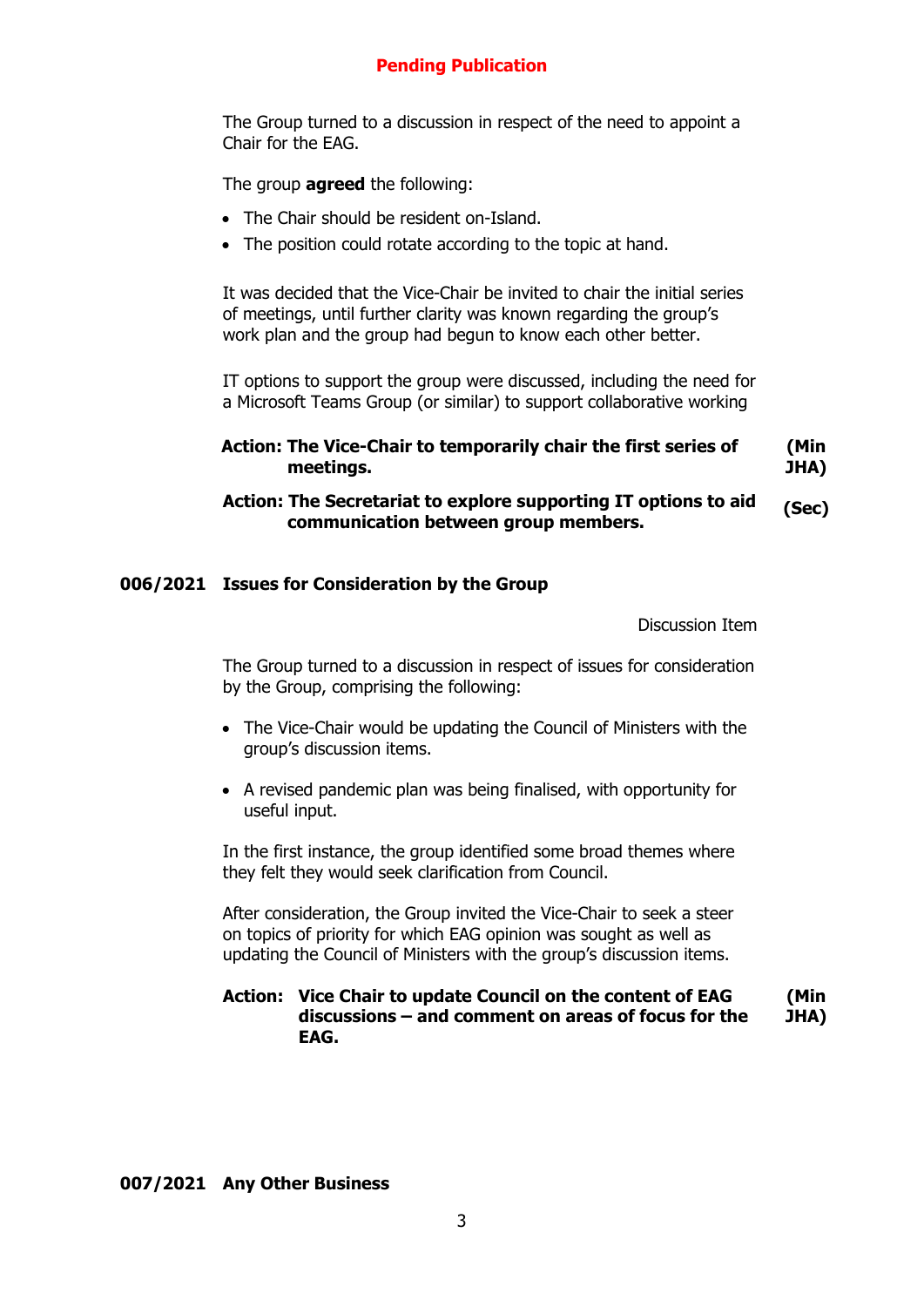#### **a) Discussion of the 'Exit Strategy' and the impact of the 'Kent' and 'Indian' variants.**

The group heard a presentation on noted publically available data around variants, and the likelihood of continued evolutionary pressure resulting in more transmissible variants of concern with greater vaccine resistance every few months.

The group noted recent Public Health England data indicating that one vaccine dose only had about 30% protection (prevention of symptomatic infection) against the B1.617.2 Indian variant of concern (prevalent in Liverpool and the North West but widespread in England), and appeared to need two vaccine doses before high prevention ( $\sim$  80%) was seen. Other data suggested this variant was significantly more transmissible than the 'Kent' variant.

The impact of 'long Covid' was also discussed.

The group noted this alongside Government's ambition of unrestricted travel between the Island and the rest of the British Isles by 28 June 2021.

The group noted that the Public Health Directorate / Cabinet Office was responsible to the Council of Ministers for policy development on the Exit Strategy and would be looking to see what appropriate support it could offer.

The group noted the need for inclusivity with public communications – to all sections of the Island's community, including the elderly.

The group noted potential Human Rights challenges where differentiation was made between vaccinated and unvaccinated people.

The group recognised that Contact Tracing was an important line of defence. The success of the tracing team to date was recognised; it was noted that the operation of the contact tracing regime was not publicly available at present. It was agreed that a short briefing explaining how the tracing process operates would be prepared for the group to enable it to consider this matter further.

# **Action: Secretariat to seek a concise update from the Contract Tracing Team for the EAG. (Sec)**

## **008/2021 Date of Next Meeting**

The EAG determined that their next meeting take place on Friday 04<sup>th</sup> June 2021 at 1.00pm.